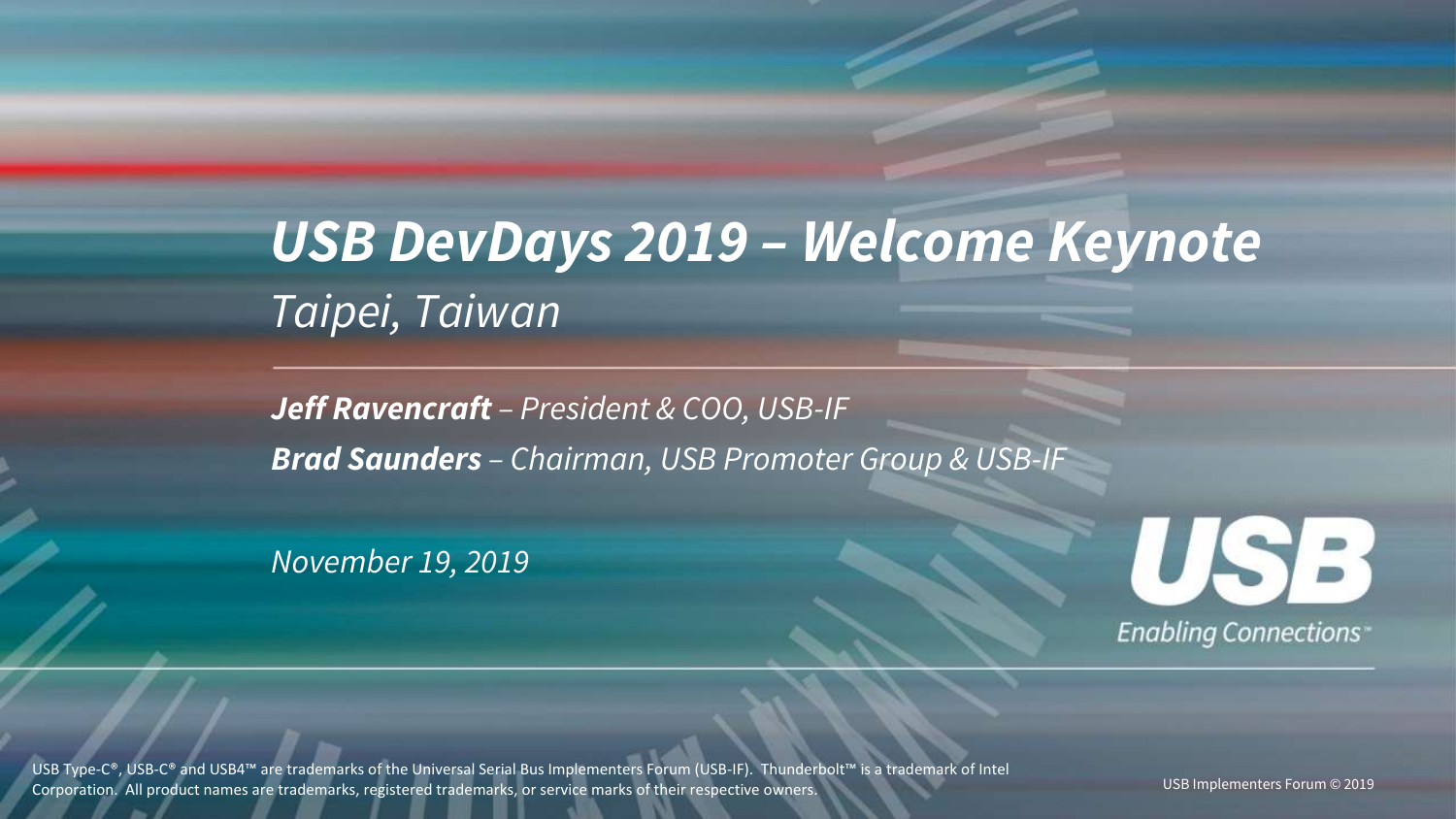## **Welcome Keynote Agenda**

- USB-IF Welcome *Jeff Ravencraft*
	- Recent Announcements
	- Branding and Certification Overview
	- USB 3.2 and USB4™ Branding Strategy Update
	- Attend the Branding Session
- USB Specifications Overview *Brad Saunders*
	- USB Promoter Group Specifications
	- USB-IF Device Working Group (DWG) Specifications
- USB DevDays Overview and Schedule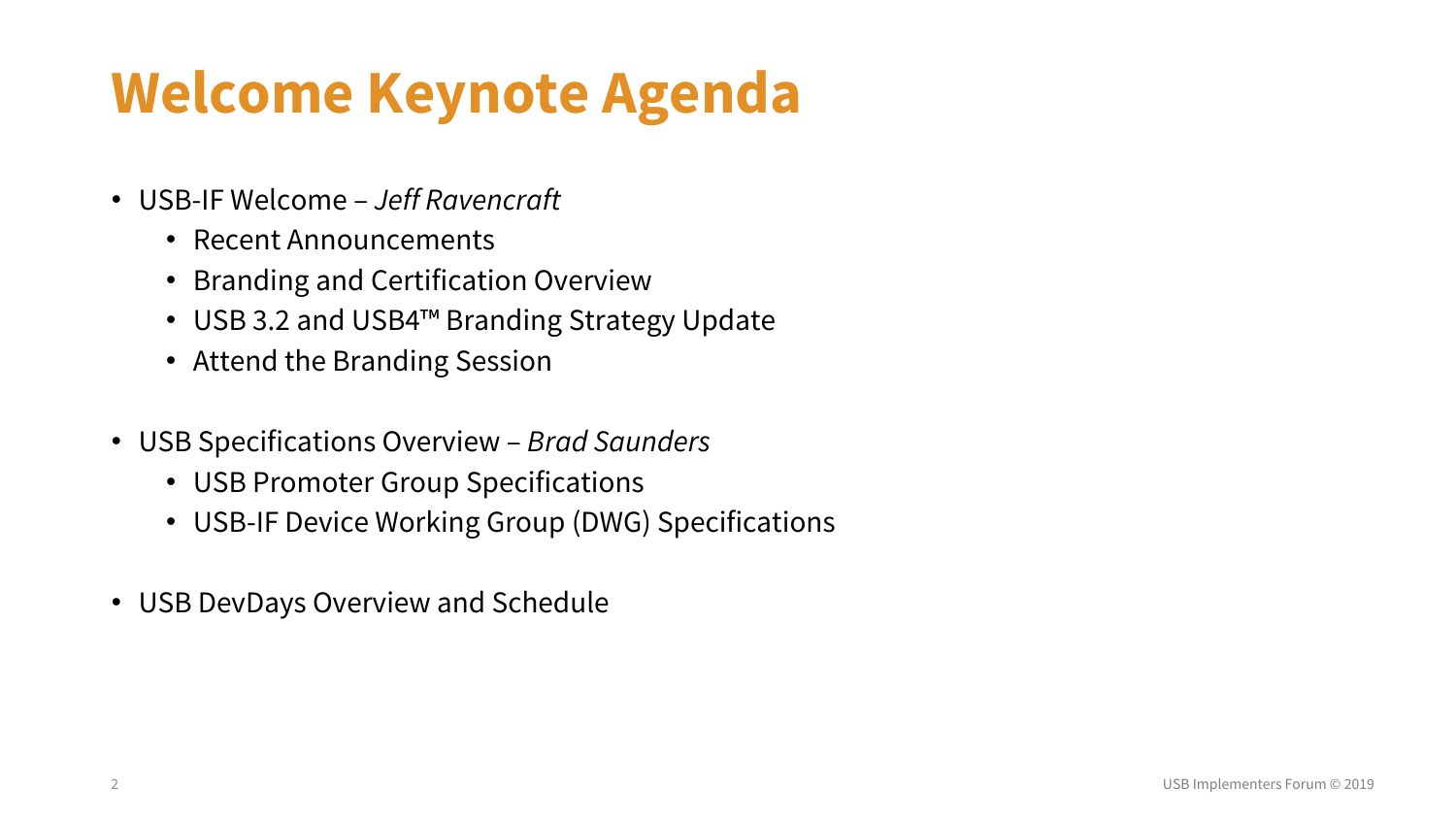### **USB in the News**

#### **USB-IF Announces Publication of USB4™ Specification**

**Beaverton, OR, USA** – September 03, 2019 – USB Implementers Forum (USB-IF), the support organization for the advancement and adoption of USB technology, today announced the publication of the USB4™ specification, a major update to deliver the next-generation USB architecture that complements and builds upon the existing USB 3.2 and USB 2.0 architectures. The USB4 architecture is based on the Thunderbolt™ protocol specification recently contributed by Intel Corporation to the USB Promoter Group. It doubles the maximum aggregate bandwidth of USB and enables multiple simultaneous data and display protocols.

The development of the USB4 specification was [first announced in March 2019](https://usb.org/sites/default/files/2019-03/USB_PG_USB4_DevUpdate_Announcement_FINAL_20190226.pdf) by the USB Promoter Group. It is now officially published by USB-IF and available for download at [www.usb.org](http://www.usb.org/).

Key characteristics of the USB4 solution include:

- Two-lane operation using existing USB Type-C<sup>®</sup> cables and up to 40Gbps operation over 40Gbps certified cables
- Multiple data and display protocols that efficiently share the maximum aggregate bandwidth
- Backward compatibility with USB 3.2, USB 2.0 and Thunderbolt 3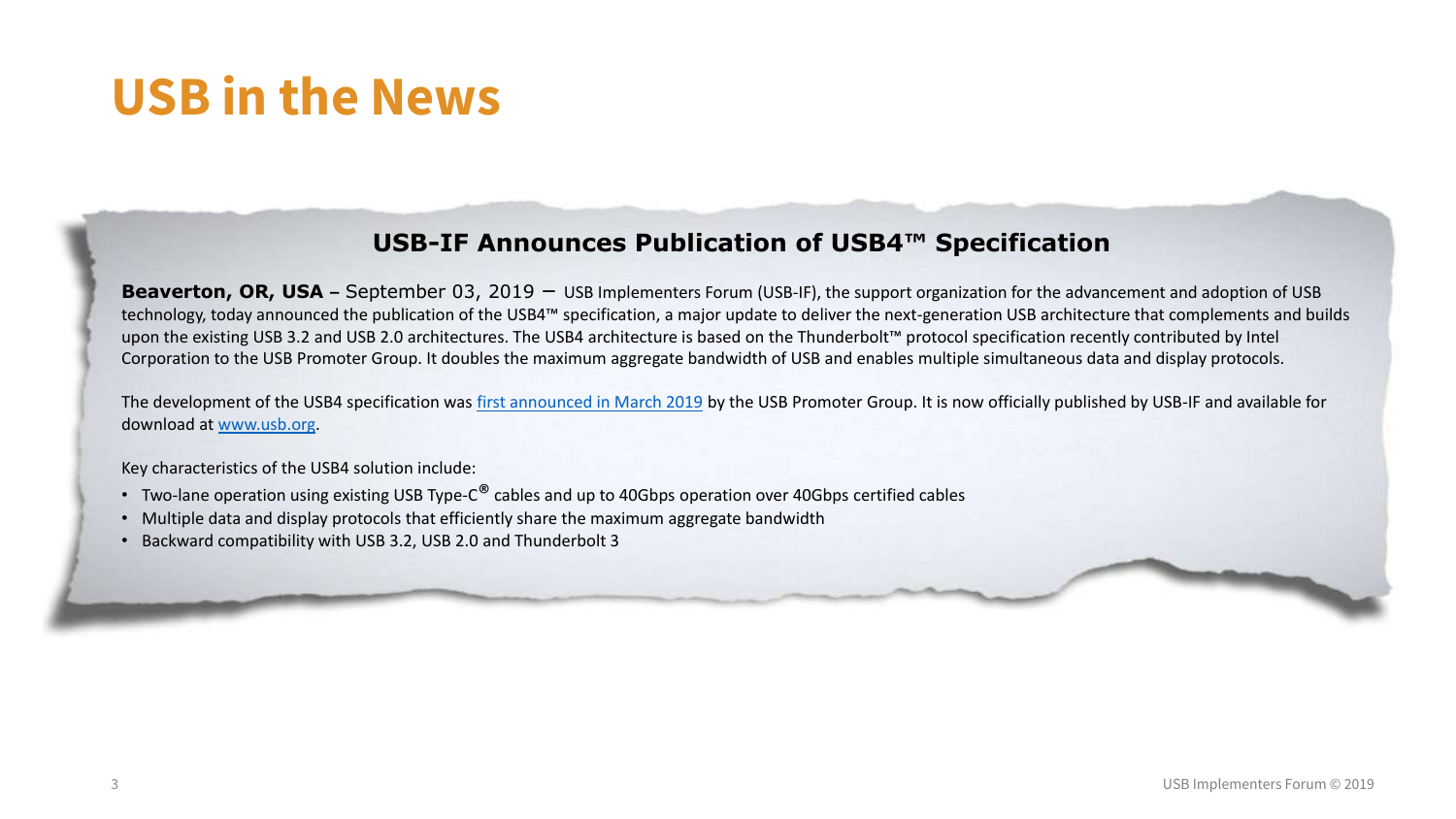### **Industry Reaction**



**PCWorld** 

WERED

### **USB4 will resurrect those ever-so-useful USB hubs**

**The New USB4 spec promises a lot: Thunderbolt 3 support, 40Gbps bandwidth, and less confusion**

#### **THE VERGE** With USB4, Thunderbolt 3's benefits become open to all

Embracing Thunderbolt 3 will make next-gen USB4 twice as fast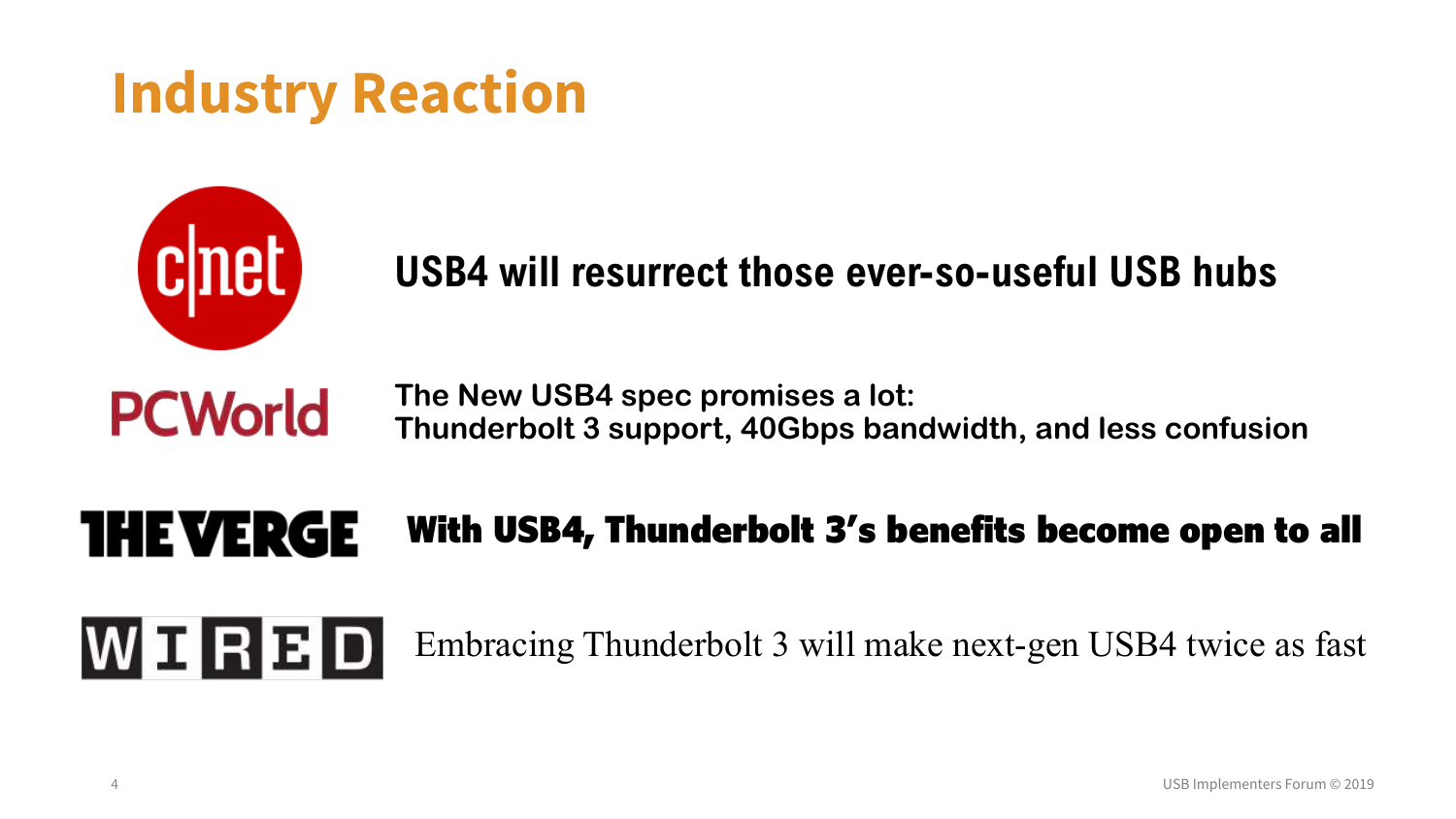# **Certified USB Fast Chargers**

*Growing Smartphone Market Adoption* 

**THE VERGE** 

**Google now requires Digital Wellbeing and USB-C PD charging standard for new Android phones**



**iPhone 11 Pro and iPhone 11 Pro Max Include Faster 18W Charger in Box**

"…the all-new iPhone 11 Pro and iPhone 11 Pro Max will ship with a faster 18W USB-C power adapter."

THE VERGE The iPhone 11 Pro come with a USB-C 18W wall charger and USB-C to Lightning



### Samsung chips promise secure 100W USB-C fast charging



Samsung's two new chips promise to deliver fast and secure 100W USB-C charging

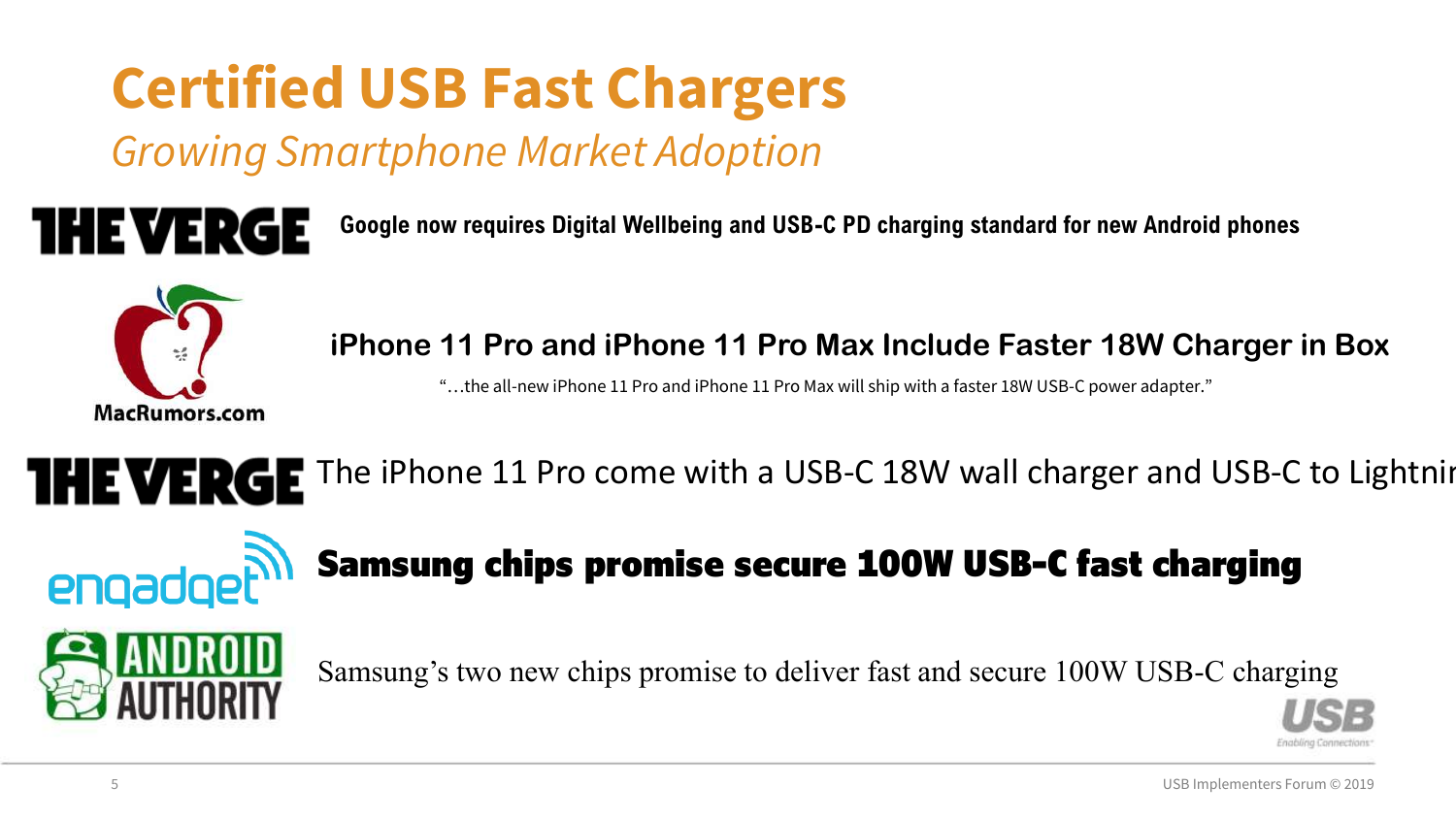## *Branding and Certification Overview*



USB Implementers Forum © 2019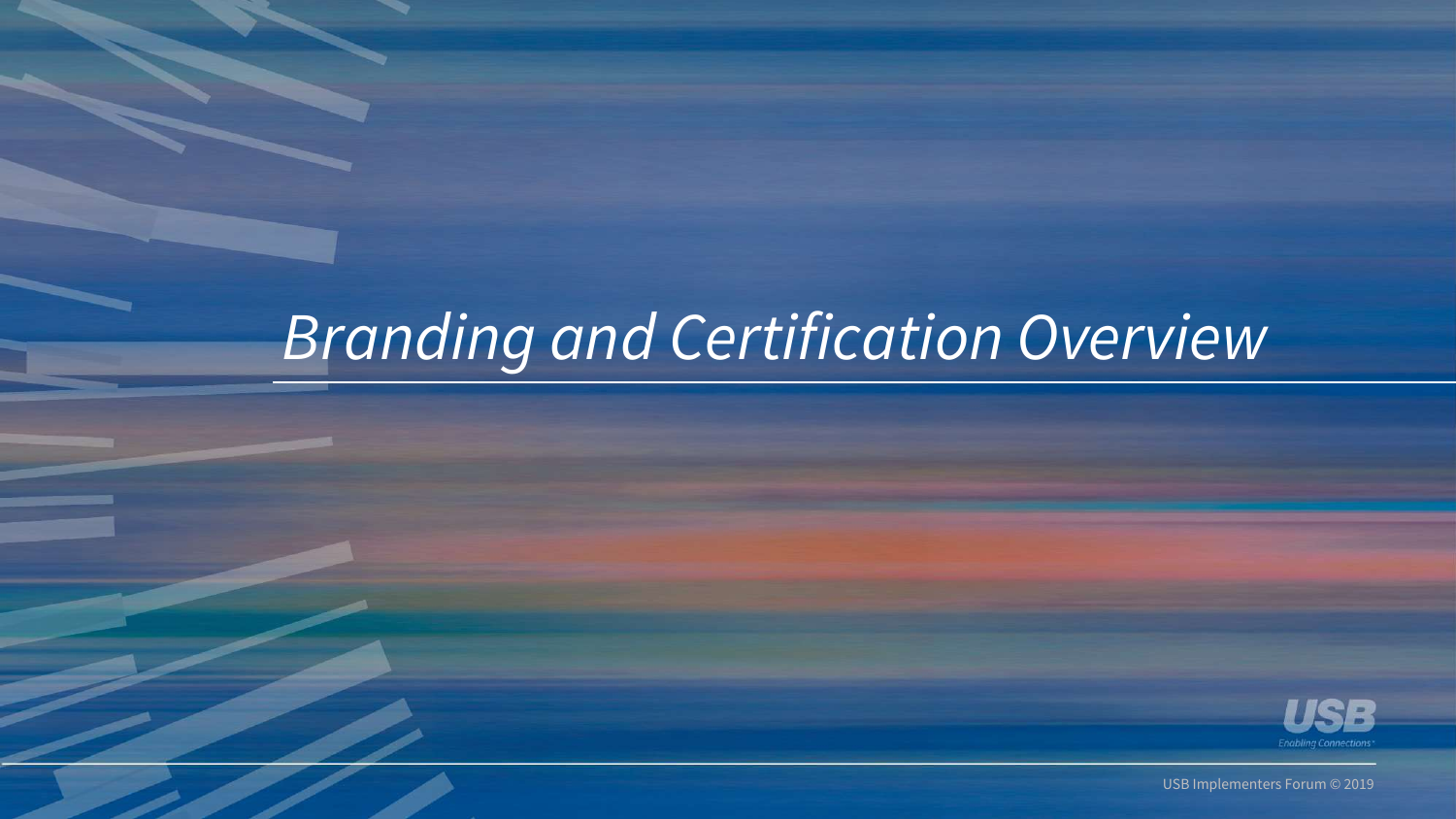### **The Importance of Branding**

- Communicates to the consumer products are certified and meet the highest standard in the Industry
- USB-IF Logos insures consistent messaging globally across multiple manufacturers and products
- The consumer is conditioned to look for USB-IF Logos
- It is essentially additional free advertising for your company
- USB-IF invests in advertising our logos directly to the consumer and the industry at large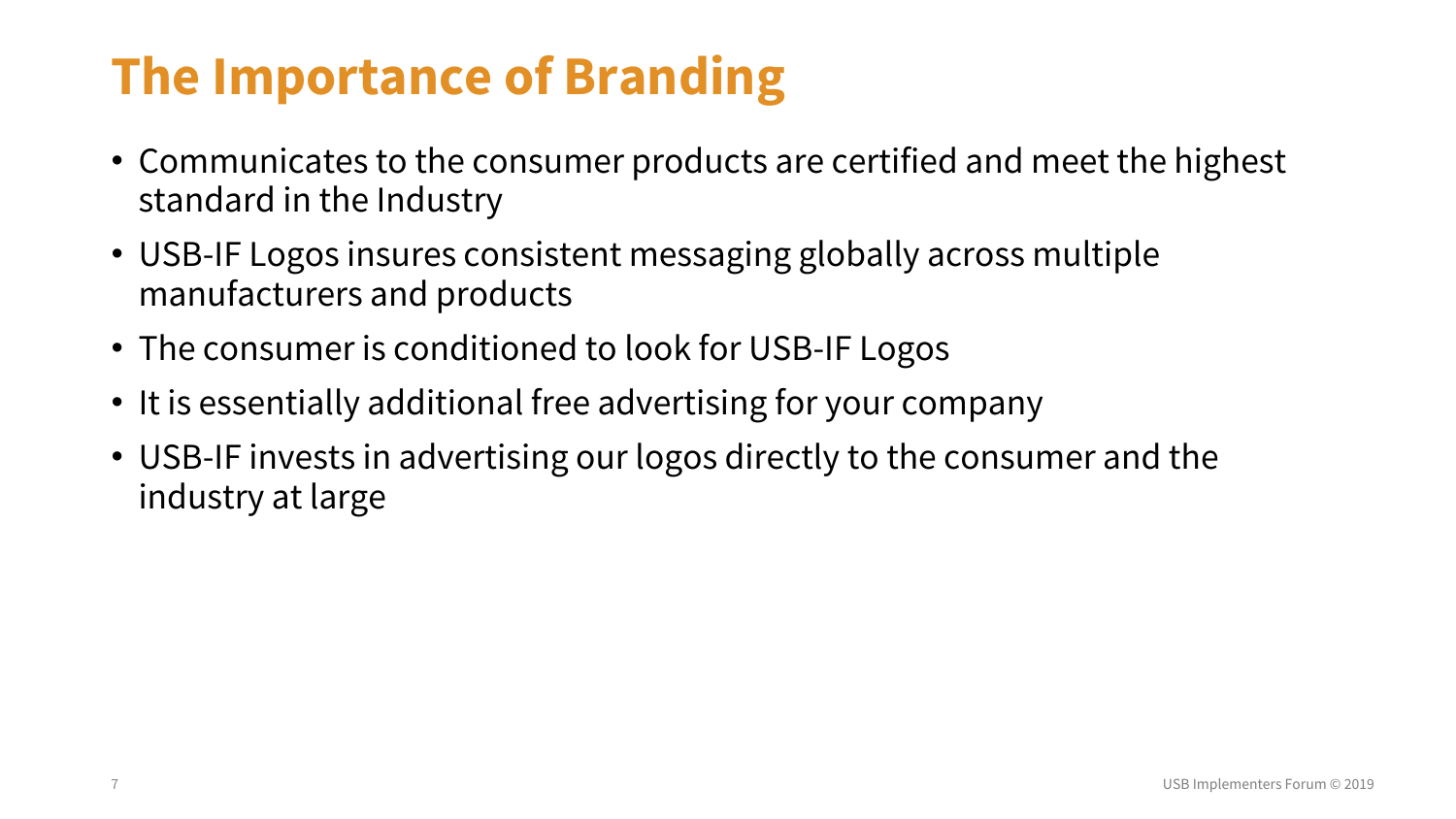### **USB 3.2 and USB4™ Branding Overview**



USB 3.2 will be the final USB Performance specification and identity to use SuperSpeed USB.

With the introduction of USB4, we have the opportunity to create a visual distinction and a unified brand look for the future of USB Performance.







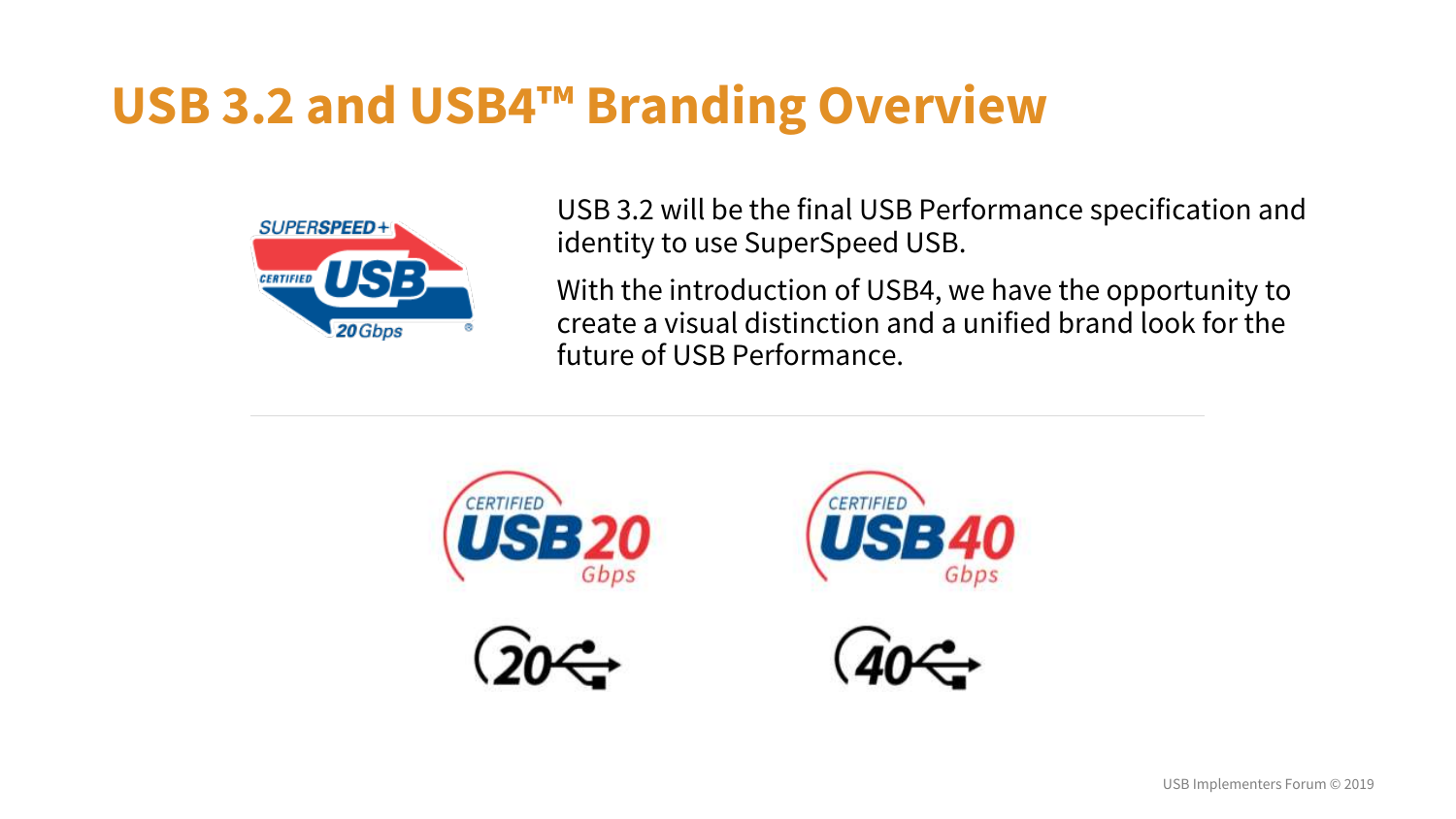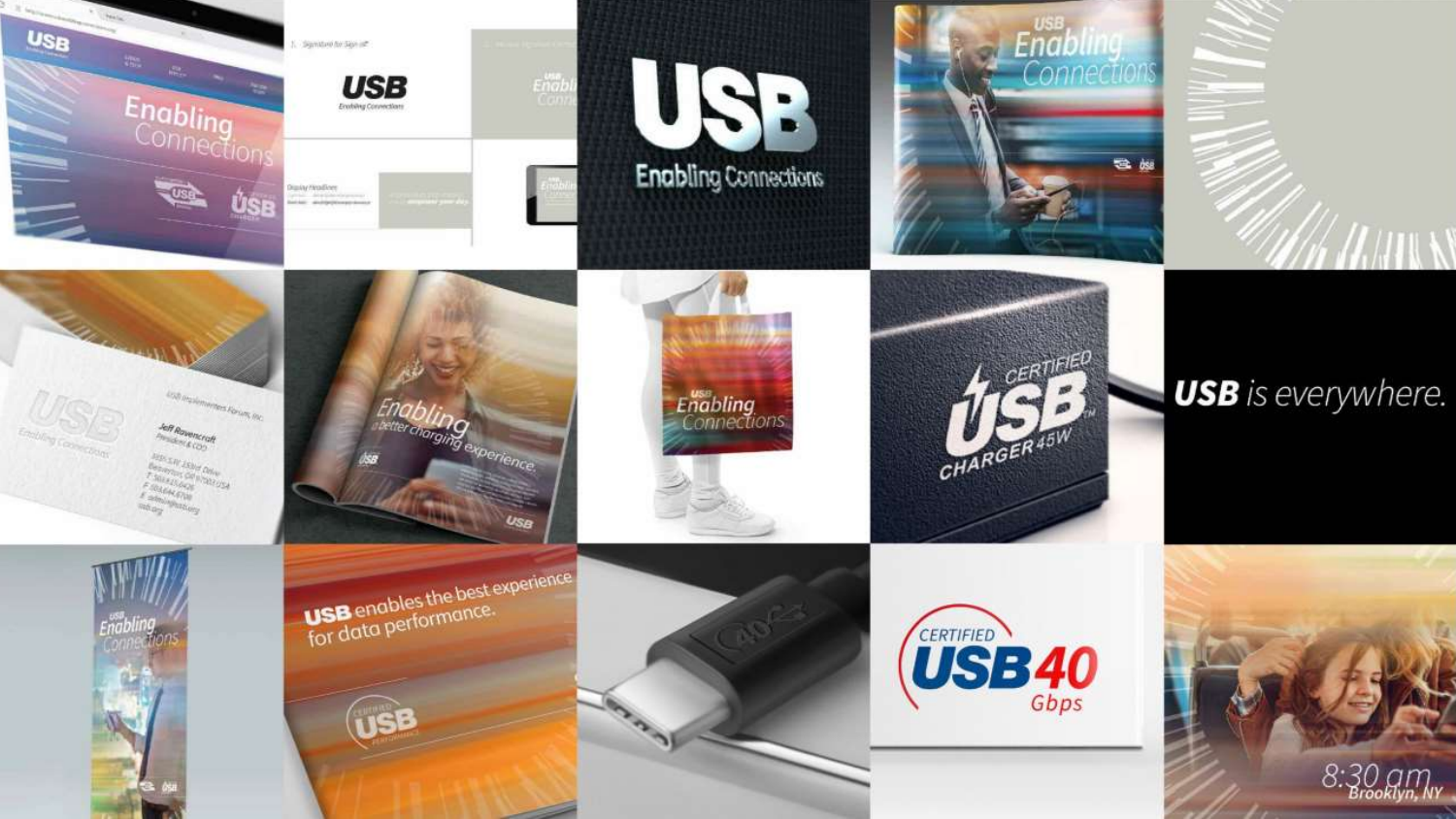### **Why Certification –** *Why Not!*

- Retailers recognize that the USB-IF logos communicate to the sales associates and consumers:
	- USB logos on products immediately communicates that the product is a safe reliable purchase
	- USB logos quickly/easily communicates that the product has been certified to be compliant to the USB standards
- Protecting your Brand
	- Reassurance/confidence for your customers!
		- Resellers and consumers
	- Validation/reassurance/confidence for your company!
- Certification and logo use means your products have met the highest standards in the industry
	- Products were certified to be compliant to the specification
	- Products were tested for interoperability
- Trademark License agreement/logo license fee included with USB-IF Membership
- USB-IF Members may attend a USB-IF workshop and get their product(s) certified at no cost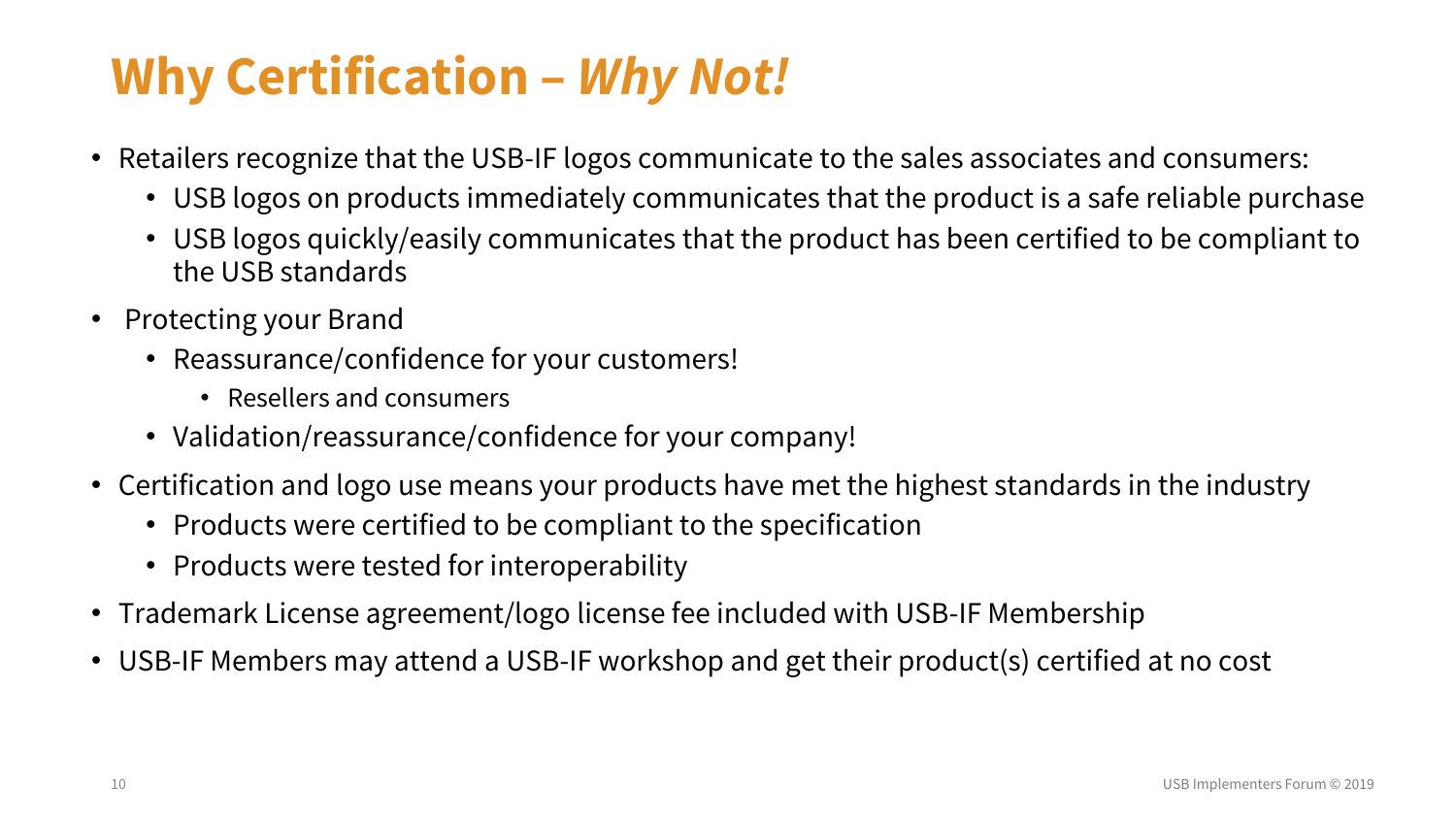### **Attend the Branding Session**

- Branding Session Agenda
	- Importance of Certification/Branding
	- Introduce USB4™
		- Logo/icon first blush
		- Consumer facing brand name
		- 20Gbps cable notice (simplifying/reducing the number of cable SKU's)
	- USB 3.2 Updates
		- SuperSpeed USB 20Gbps logos/icons
		- SuperSpeed USB 5Gbps logos/icon update
	- USB Type-C®, USB-C® Registered Trademarks

#### Today in Track Two @ 1:30 PM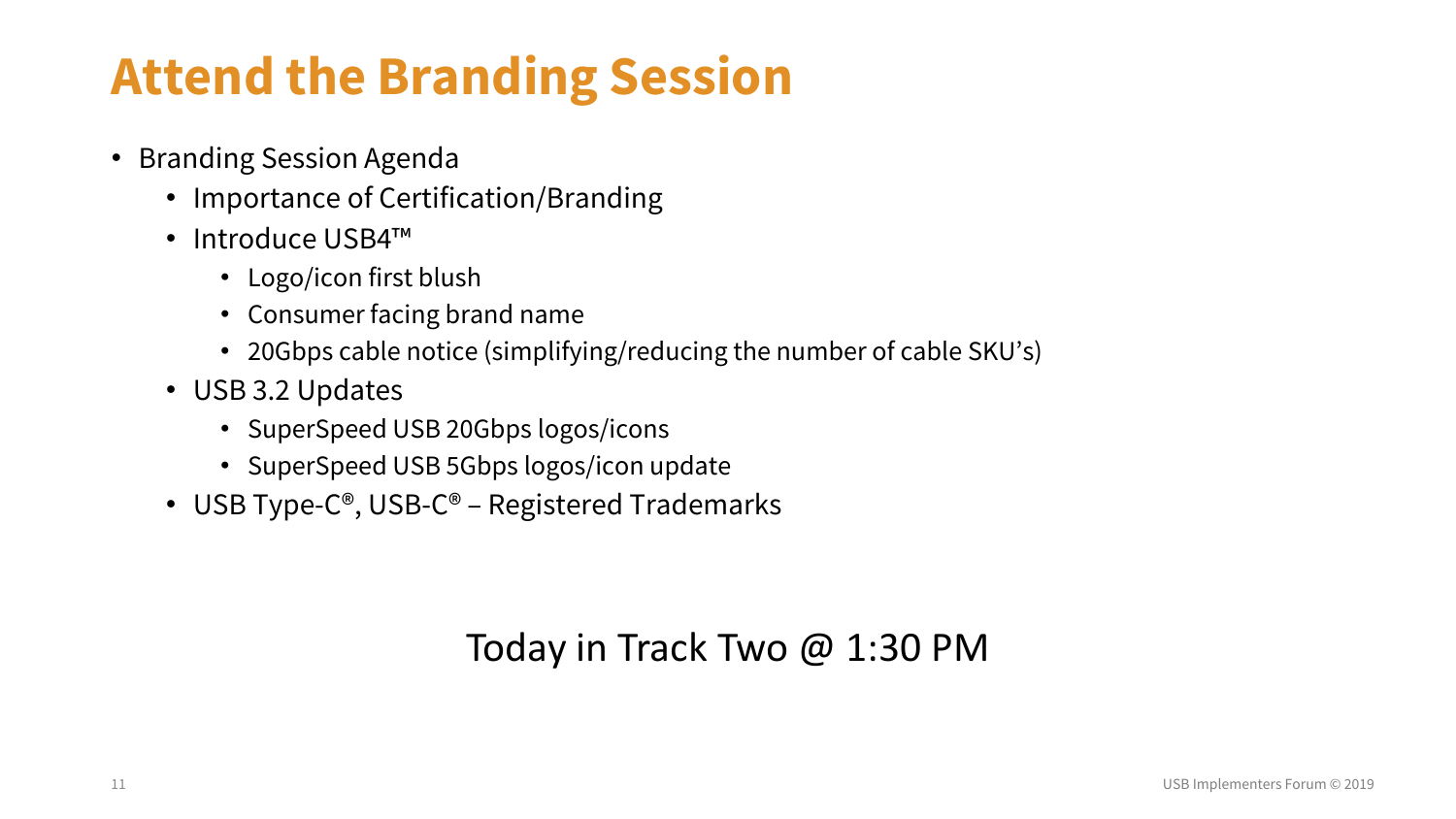## **Exhibitor Showcase**

• **Gold Sponsor** 



### • Exhibitors

- Allion Labs, Inc.
- ASMedia Technology, Inc.
- Cypress Semiconductor Corp.
- Ellisys
- Genesys Logic, Inc.
- Granite River Labs Inc.



- LUXSHARE-ICT
- SiliConch Systems Private Limited
- Synopsys
- Tektronix
- Teledyne LeCroy
- Total Phase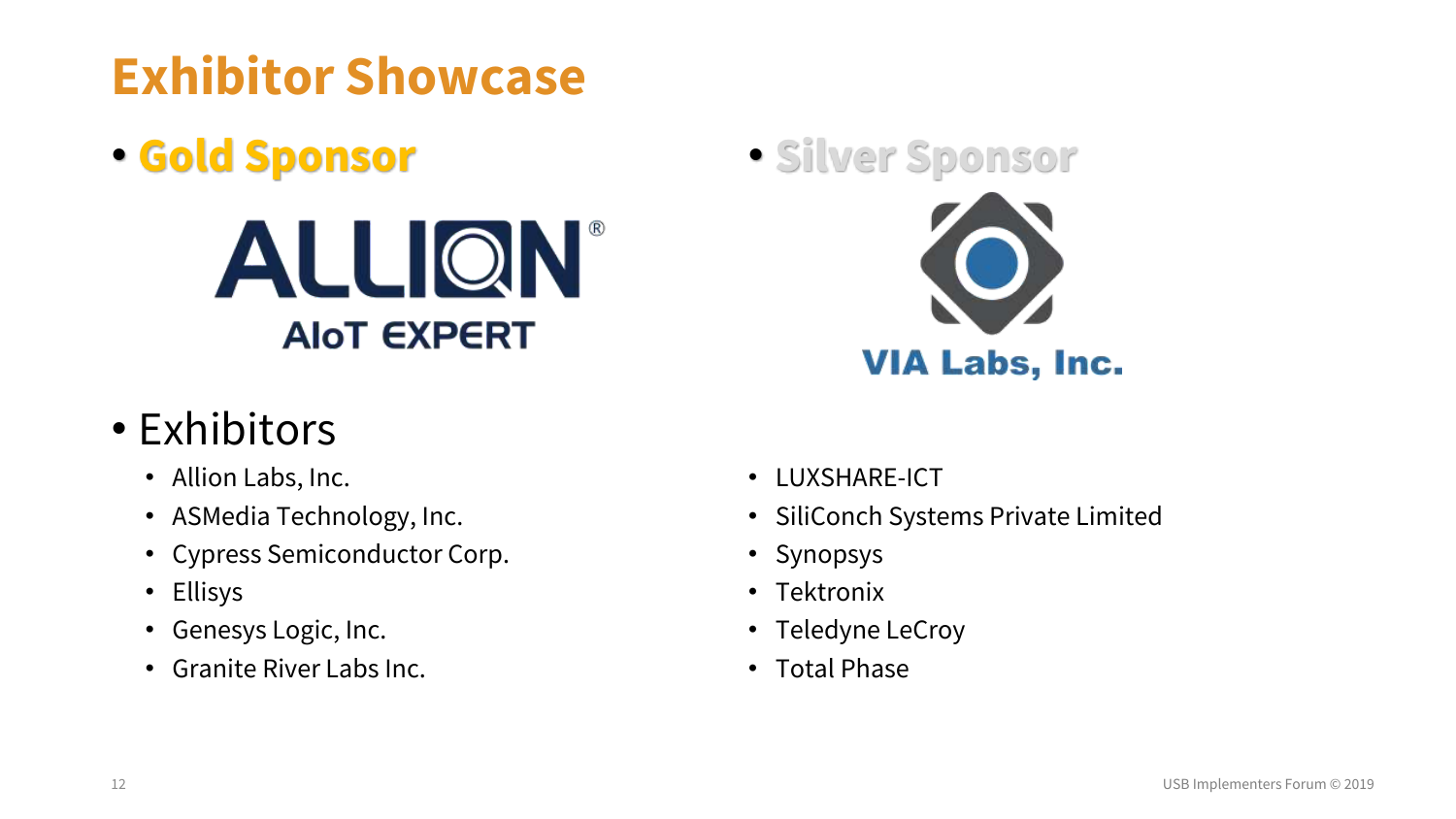# *USB Specifications Overview*



USB Implementers Forum © 2019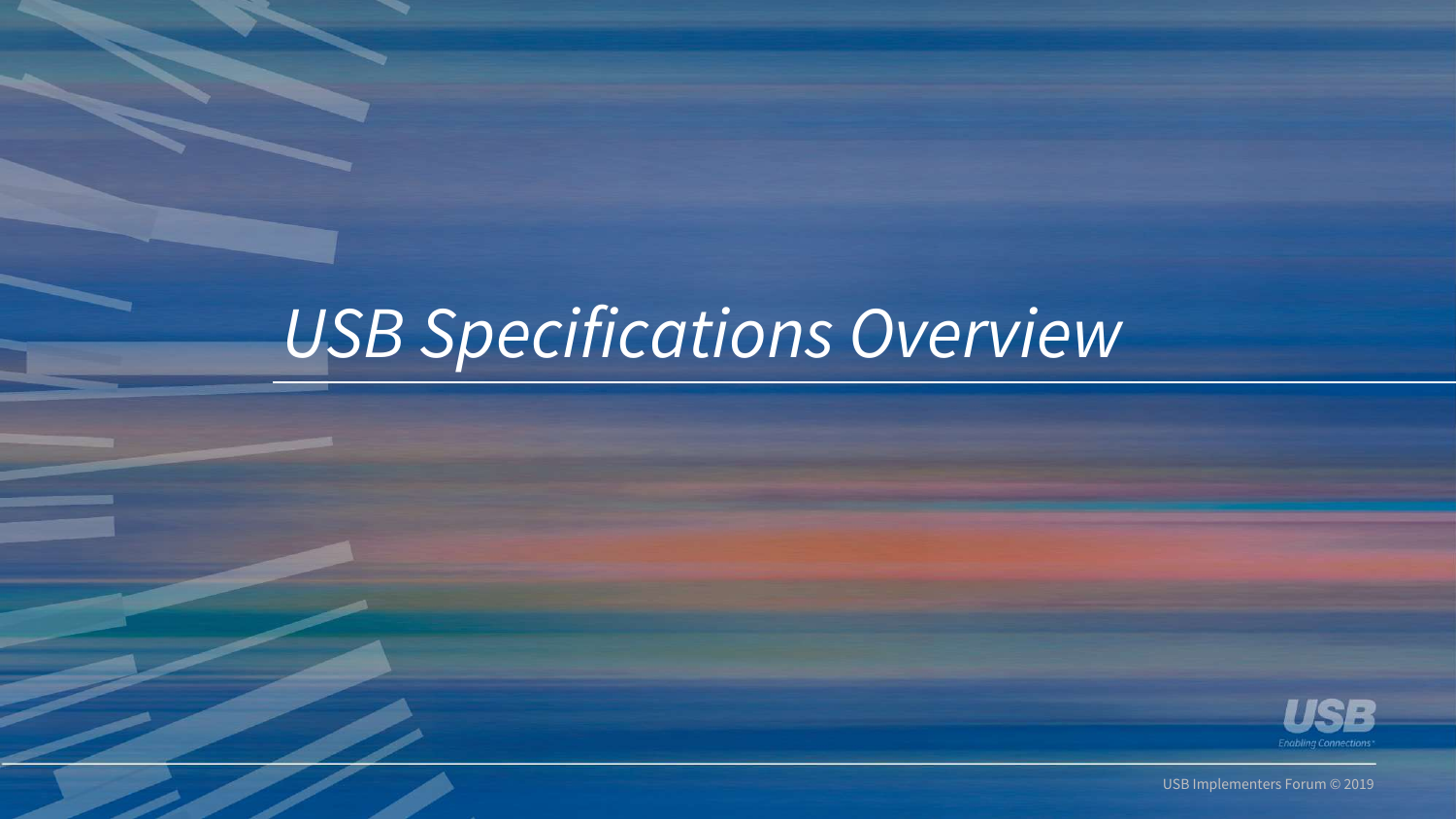### **USB Specifications Development**

- USB Promoter Groups
	- Each group established by a Promoter Agreement between seven "Promoter" companies
		- Invited contributors/reviewers participate under a Contributor Agreement
		- Adopters agreement available for each group of specifications
	- Chair: Brad Saunders (Intel)
- USB-IF Device Working Group (DWG)
	- Membership open to all USB-IF members
		- Each WG has separate IP contribution agreement
		- Adopters agreements available for each set of specifications
	- Program Manager: Paul Berg (USB-IF)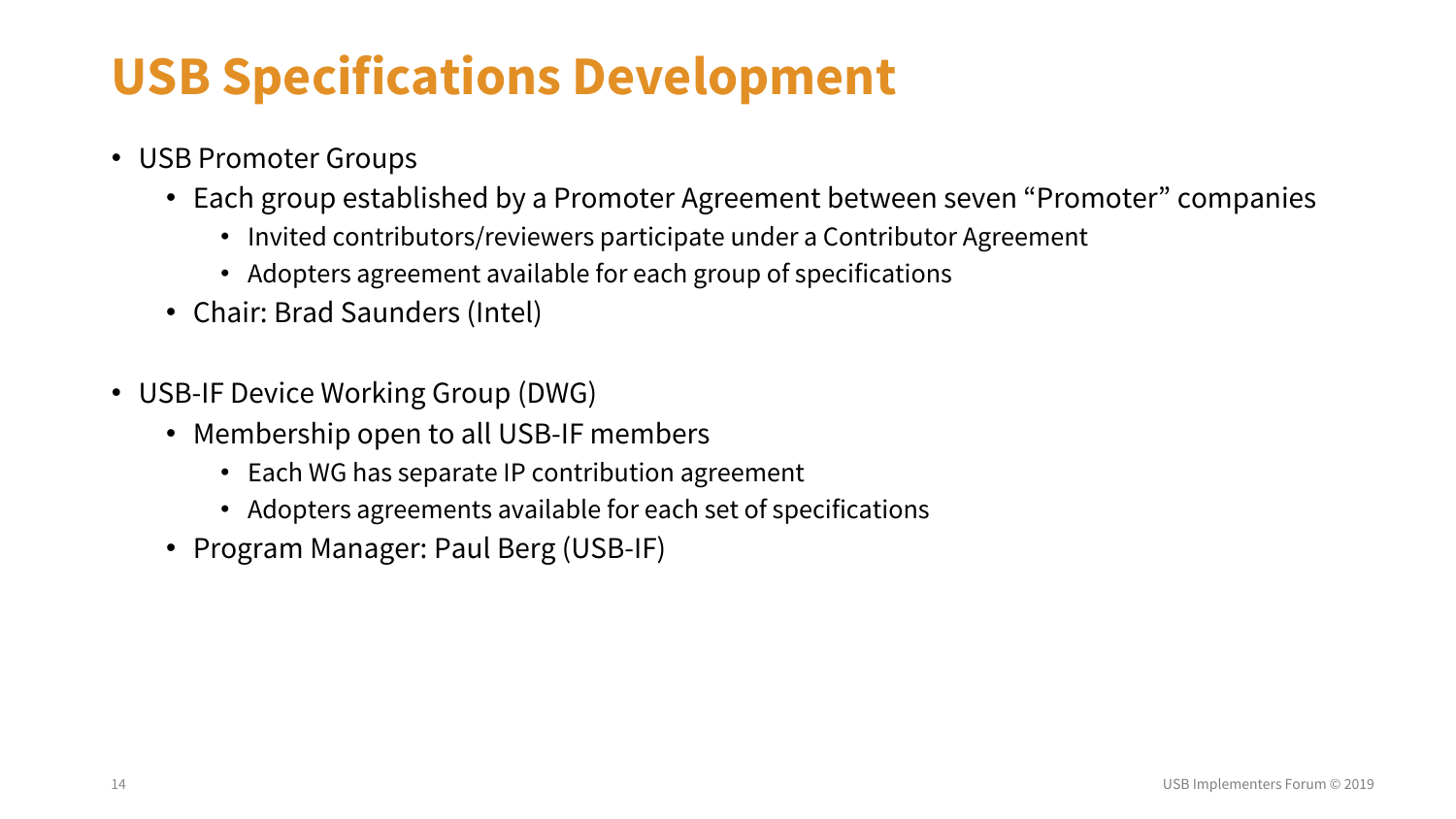### **USB Promoter Group Specifications\***

| <b>Base Specifications</b>                                        |                                               |                                                                                                                                                           |  |  |  |
|-------------------------------------------------------------------|-----------------------------------------------|-----------------------------------------------------------------------------------------------------------------------------------------------------------|--|--|--|
| <b>USB 2.0</b>                                                    | <b>April 2000</b>                             | <b>Ubiquitous</b>                                                                                                                                         |  |  |  |
| <b>Embedded USB2 (eUSB2)</b>                                      | <b>Revision 1.1, November 2018</b>            | Low-voltage/power PHY for USB 2.0                                                                                                                         |  |  |  |
| <b>USB 3.2</b>                                                    | September 2017                                | USB 3.2 added dual-lane support for USB Type-C                                                                                                            |  |  |  |
| <b>USB4™</b>                                                      | <b>Version 1.0, August 2019</b>               | USB4 introduces new transaction protocol and doubled rate                                                                                                 |  |  |  |
| <b>Base Specification Extensions</b>                              |                                               |                                                                                                                                                           |  |  |  |
| <b>USB 2.0 OTG</b>                                                | <b>Release 2.0, July 2012</b>                 | Primarily adopted in phones/tablets - mostly only the<br>Embedded Host portion of the specification, being replaced<br>by USB Type-C Dual-Role capability |  |  |  |
| <b>USB Power Delivery</b>                                         | <b>Revision 3.0, Version 2.0, August 2019</b> | <b>USB4 support added</b>                                                                                                                                 |  |  |  |
| <b>USB 3.0 OTG</b>                                                | Revision 1.1, May 2012                        | Being replaced by USB Type-C Dual-Role capability                                                                                                         |  |  |  |
| <b>USB Type-C®</b>                                                | Release 2.0, August 2019                      | <b>USB4 support added</b>                                                                                                                                 |  |  |  |
| <b>USB Type-C<sup>®</sup> Authentication</b>                      | Revision 1.0, March 2016                      | Targeted use for authenticating certified chargers and devices                                                                                            |  |  |  |
| <b>USB Type-C<sup>®</sup> Port Controller</b><br><b>Interface</b> | Revision 2.0, Version 1.0, July 2017          | Defines USB PD inter-block interface                                                                                                                      |  |  |  |
| <b>USB Type-C® Bridging</b>                                       | <b>Revision 1.1, September 2017</b>           | <b>Supporting USB Type-C Authentication and Hub applications</b>                                                                                          |  |  |  |
| <b>USB PD Firmware Update</b>                                     | <b>Revision 1.0, September 2016</b>           | Enables firmware updating of products over USB PD                                                                                                         |  |  |  |

**\* Some less known/used specifications, e.g. HSIC and SSIC, are not listed here**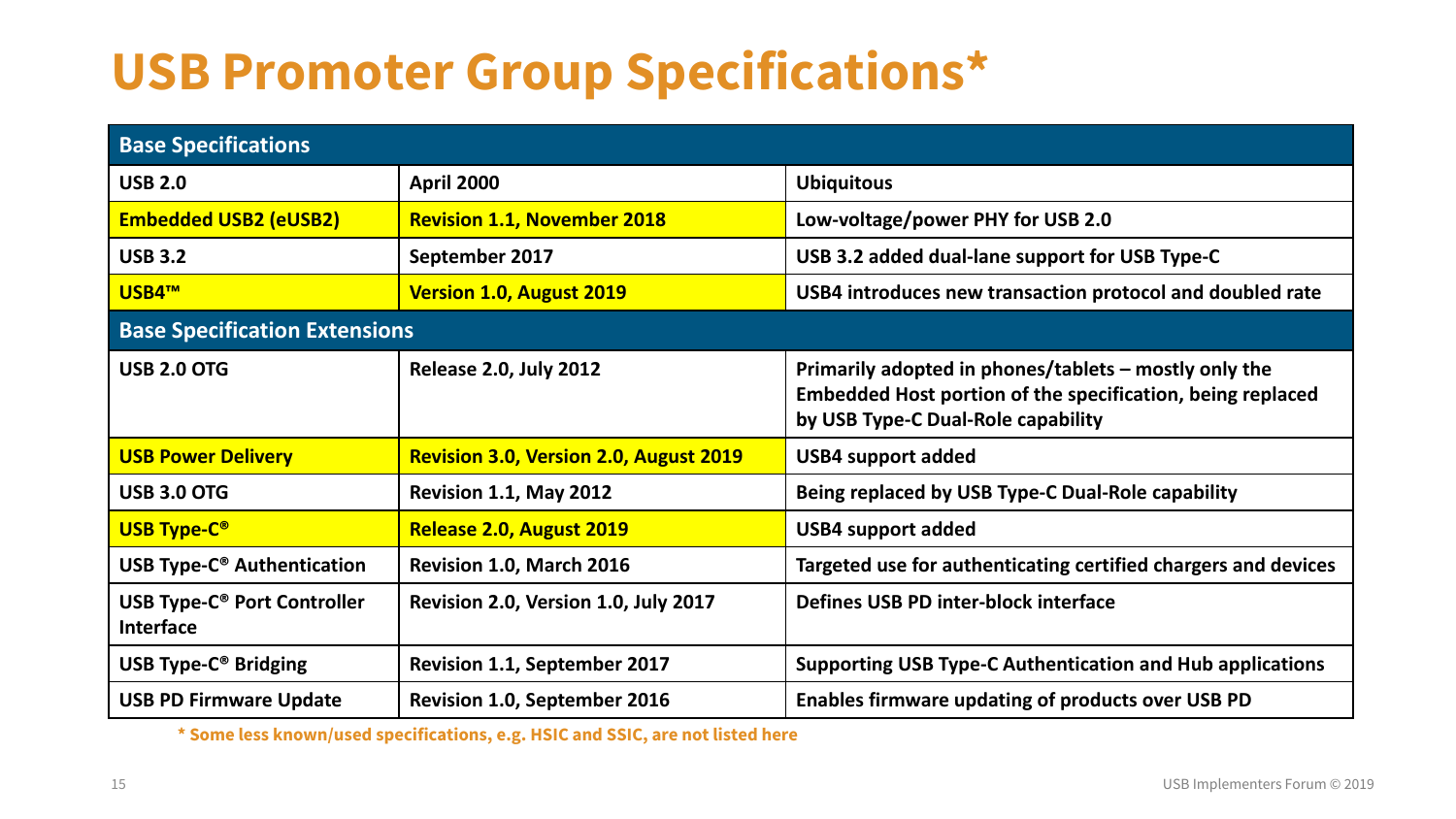### **USB-IF DWG Specifications Summary\***

| USB Functional Extensions          |                                      |                                                                                     |  |  |  |
|------------------------------------|--------------------------------------|-------------------------------------------------------------------------------------|--|--|--|
| <b>Micro-USB</b>                   | <b>April 2007</b>                    | Basis for legacy world-wide mobile battery charging                                 |  |  |  |
| <b>Battery Charging</b>            | <b>Revision 1.2, December 2010</b>   | Basis for legacy world-wide mobile battery charging                                 |  |  |  |
| <b>Device Class Specifications</b> |                                      |                                                                                     |  |  |  |
| <b>HID</b>                         | <b>Revision 1.11, June 2001</b>      | Mouse, keyboard, etc. applications $\leftarrow$ numerous extensions published       |  |  |  |
| <b>Audio</b>                       | <b>Revision 3.0, April 2019</b>      | Webcams, headsets, etc. $\leftarrow$ MIDI 2.0 update in work                        |  |  |  |
| <b>Video</b>                       | Revision 1.1, June 2005              | Webcams                                                                             |  |  |  |
| <b>Mass Storage</b>                | Revision 1.3, June 2003              | Thumb drive storage                                                                 |  |  |  |
| <b>MA-USB</b>                      | Revision 1.0a, July 2015             | For connecting USB devices remotely over wireless or wired networking               |  |  |  |
| <b>UASP</b>                        | Revision 1.0, June 2009              | USB 3.1 external HDD/SSD                                                            |  |  |  |
| <b>Printer</b>                     | Revision 1.1, January 2000           | <b>USB printing applications</b>                                                    |  |  |  |
| NCM/MBIM                           | Revision 1.0, July 2009              | Contemporary version of earlier communications device class                         |  |  |  |
| <b>Communications</b>              | <b>Revision 1.2, December 2012</b>   | Modems, networking - NCM/MBIM model                                                 |  |  |  |
| <b>I3C Host Controller</b>         | In work - expected in 2020           | Interface for USB-based I3C host controllers $\leftarrow$ new work                  |  |  |  |
| <b>Billboard</b>                   | <b>Revision 1.21, September 2016</b> | Required for USB Type-C Alternate Mode support $\leftarrow$ update pending for USB4 |  |  |  |
| <b>Debug Devices</b>               | Revision 1.0, July 2015              | <b>Specific to USB 3.2</b>                                                          |  |  |  |
| <b>USB Display Class</b>           | In work - expected in 2020           | Raw and compress displays $\leftarrow$ specification aligned with VESA work         |  |  |  |

**\* Some less known/used specifications, e.g. Personal Healthcare Device Class, are not listed here**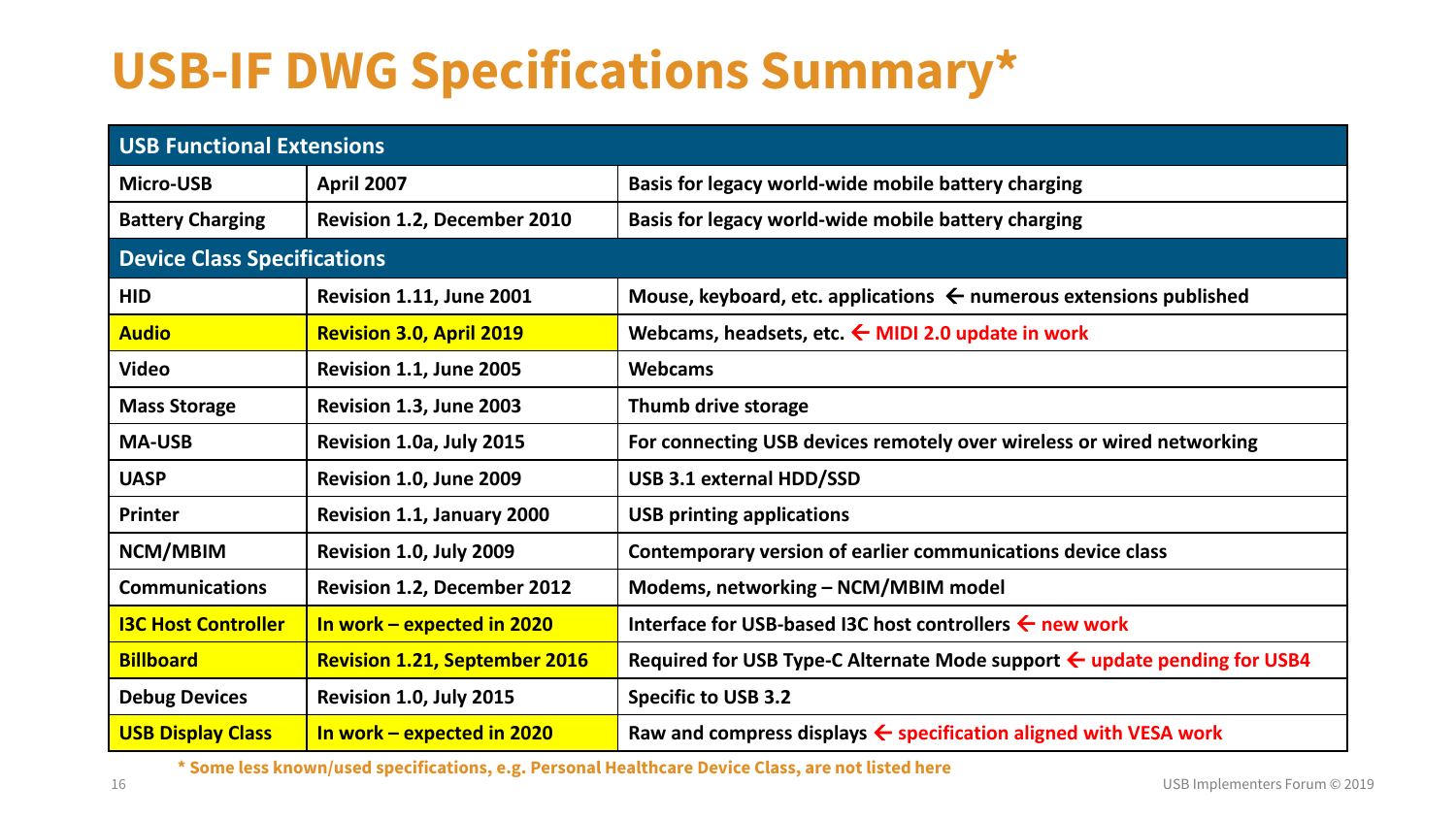### **Ancillary Specifications**

- eXtensible Host Controller Interface (xHCI)
	- Scope: Defines the USB Host Controller interface specific to all USB implementations from USB 3.0 forward, applicable to USB 2.0 as well.
	- Spec and Adopters Agreement available directly from Intel Corporation
	- Current Version: Revision 1.2, May 2019
- USB Type-C Connector System Software Interface (UCSI)
	- Scope: Describes register and data structures for use by system software, the OS Policy Manager (OPM), to interface with USB Type-C connectors on a system.
	- Spec and Adopters Agreement available directly from Intel Corporation
	- Current Version: Revision 1.1, August 2017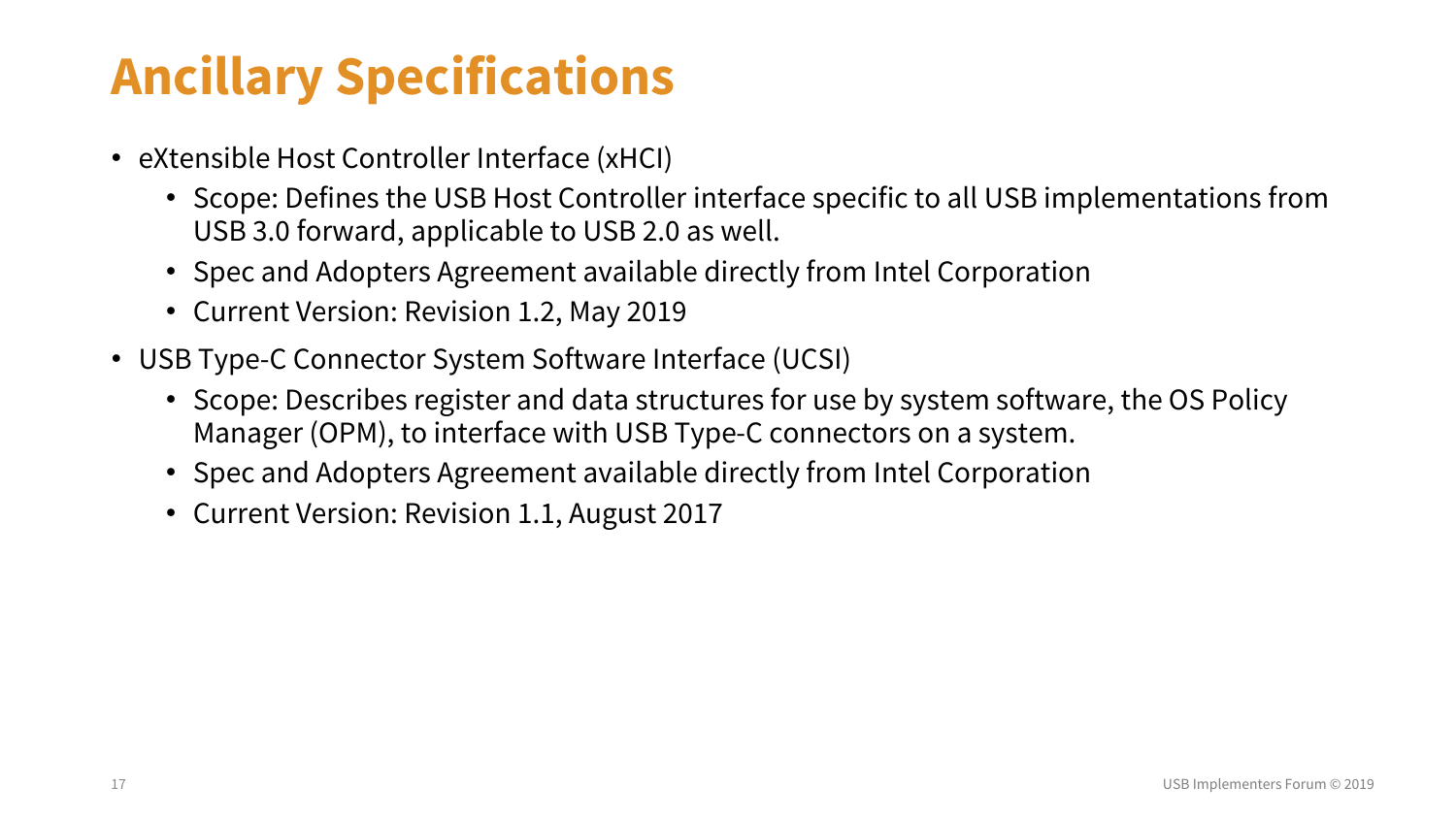## *USB DevDays Overview and Schedule*



USB Implementers Forum © 2019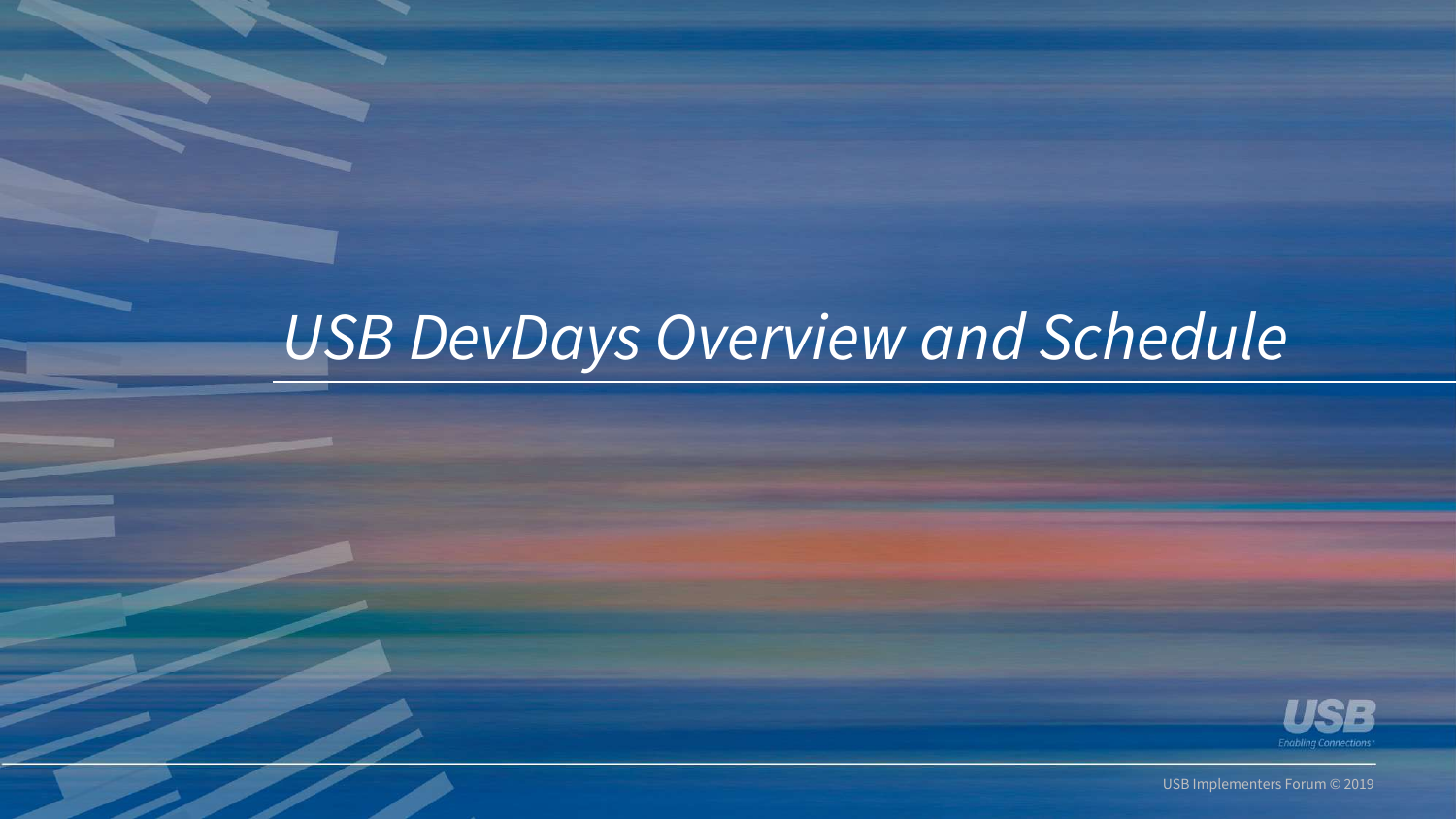### *Some Words of Caution …*

- *Only design to official released versions of USB specifications*
	- Developer presentations are intended to help familiarize you with the general characteristics of these specifications and provide design guidance
	- These presentations are not technically complete and should not be used as the sole basis for product designs
- *USB technology has evolved into highly complex and challenging designs*
	- Always make use of certified product suppliers silicon, connectors, etc.
	- Proper materials and manufacturing processes are increasingly more critical to making successful products
	- *Submit your products for USB certification*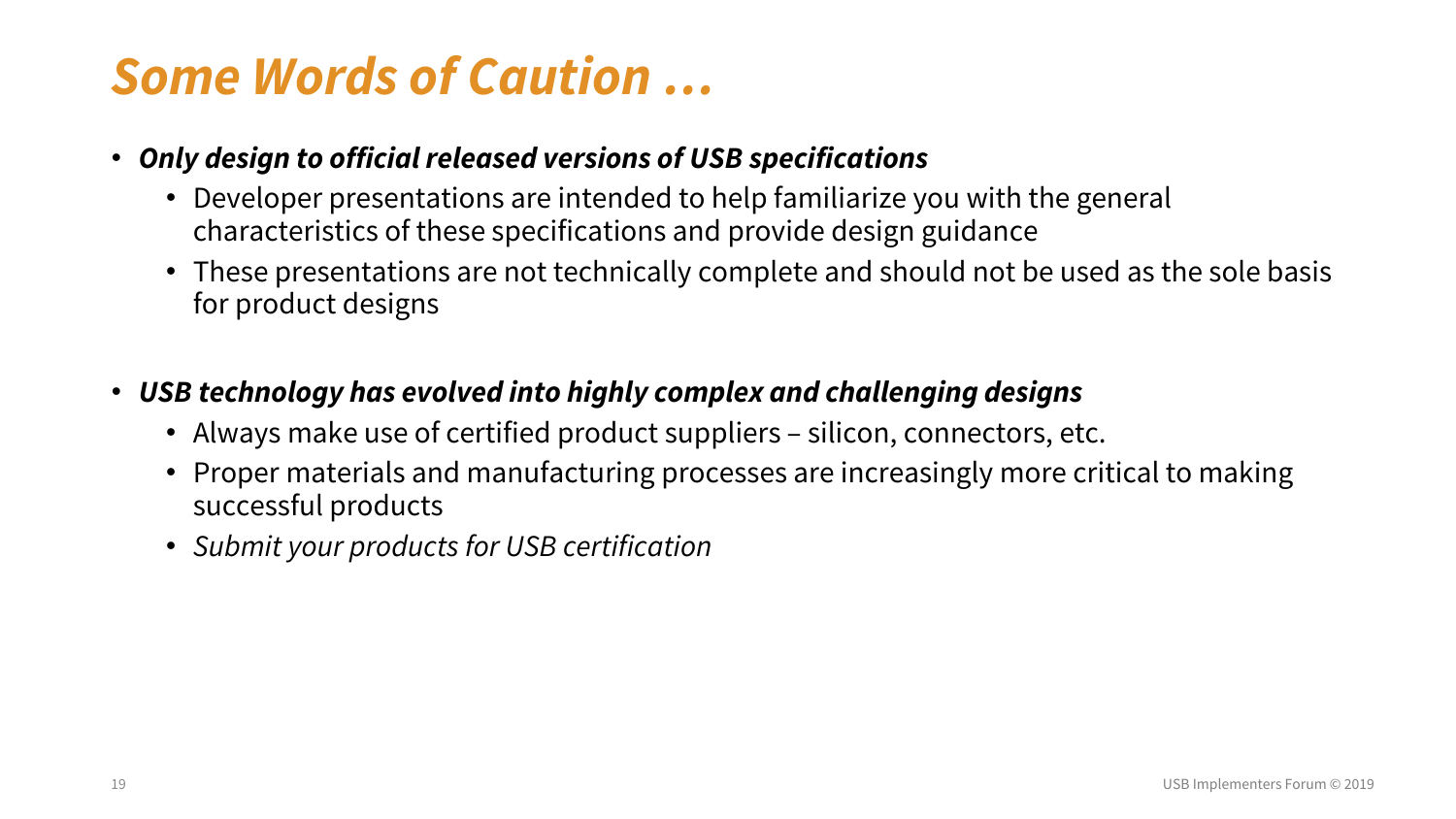### **USB Developer Days – Technical Session Schedule**

| Tuesday - Day 1                                            |                                                                             |                                                                                                           | <b>Wednesday - Day 2</b>                                                                    |                                                         |  |
|------------------------------------------------------------|-----------------------------------------------------------------------------|-----------------------------------------------------------------------------------------------------------|---------------------------------------------------------------------------------------------|---------------------------------------------------------|--|
| <b>Track One</b>                                           | <b>Track Two</b>                                                            |                                                                                                           | <b>Track One</b>                                                                            | <b>Track Two</b>                                        |  |
| <b>Registration</b><br><b>Welcome Keynote</b>              |                                                                             | 8 AM<br>USB4 <sup>™</sup> Configuration and<br><b>Tunneling for USB3,</b><br>$9$ AM<br><b>DP and PCIe</b> | <b>USB Power Delivery:</b><br><b>Overview and Charging Usages</b>                           |                                                         |  |
|                                                            |                                                                             |                                                                                                           |                                                                                             | <b>Break</b>                                            |  |
| <b>Break</b>                                               |                                                                             | $10$ AM                                                                                                   | <b>Break</b>                                                                                | <b>USB Power Delivery:</b>                              |  |
| <b>USB Type-C® System Overview</b>                         |                                                                             | <b>11 AM</b>                                                                                              | <b>USB4™ Compliance</b>                                                                     | <b>USB4™ Support and USB PD</b><br><b>Certification</b> |  |
| <b>USB4™ System Overview</b>                               |                                                                             |                                                                                                           | and Certification                                                                           |                                                         |  |
| Lunch / Showcase                                           |                                                                             | <b>Noon</b>                                                                                               | Lunch / Showcase                                                                            |                                                         |  |
| <b>USB4™ Electricals</b>                                   | <b>USB Branding Update</b>                                                  | 1 PM<br>$2$ PM                                                                                            | USB4™ Time Management Unit,<br><b>Host Interface, Connection</b><br><b>Manager and TBT3</b> | <b>USB4™ Cable Electricals</b><br>and System Design     |  |
| <b>Break</b>                                               |                                                                             |                                                                                                           | <b>Break</b>                                                                                |                                                         |  |
| USB4 <sup>™</sup> Logical Layer, Re-Timer<br>and Transport | Microsoft/Intel:<br><b>USB4™ on Windows</b>                                 | 3 PM                                                                                                      | VESA: DisplayPort™ Alt Mode                                                                 | <b>USB Type-C<sup>®</sup> Active Cables</b>             |  |
|                                                            | Google: CTVPD, a new PD stack<br>and Making USB-C <sup>®</sup> thingamajigs | 4 PM                                                                                                      | <b>The Closing Hour:</b><br>On the Horizon, Key Messages and Final Q&A                      |                                                         |  |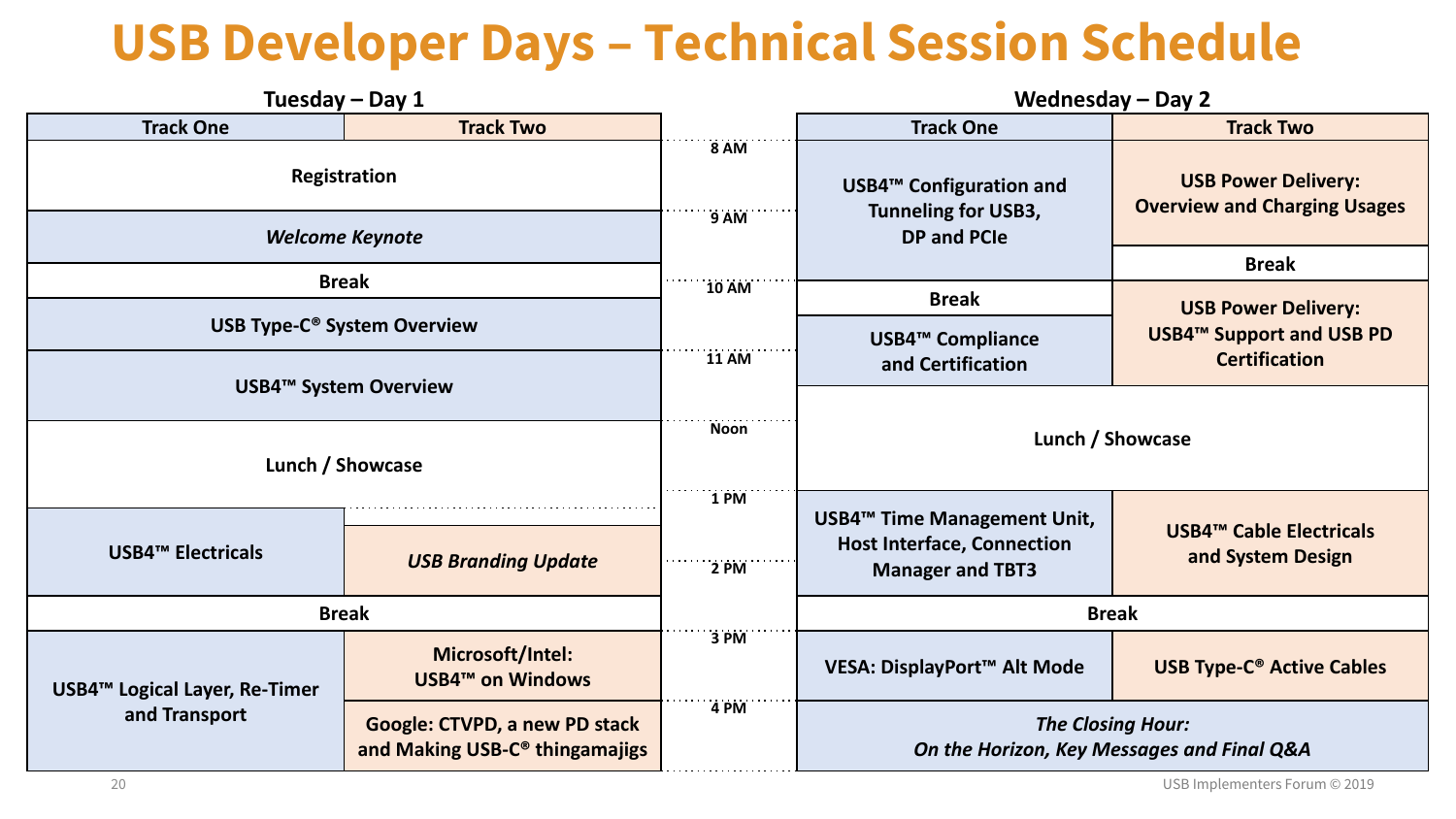## **USB DevDays Presentations**

• Presentations are posted early on the same day of its session

[eventmobi.com\taipeidevdays](eventmobi.com/taipeidevdays)

• Find each presentation attached to the end its session description within the Agenda area of the app

*Presentation download from here*